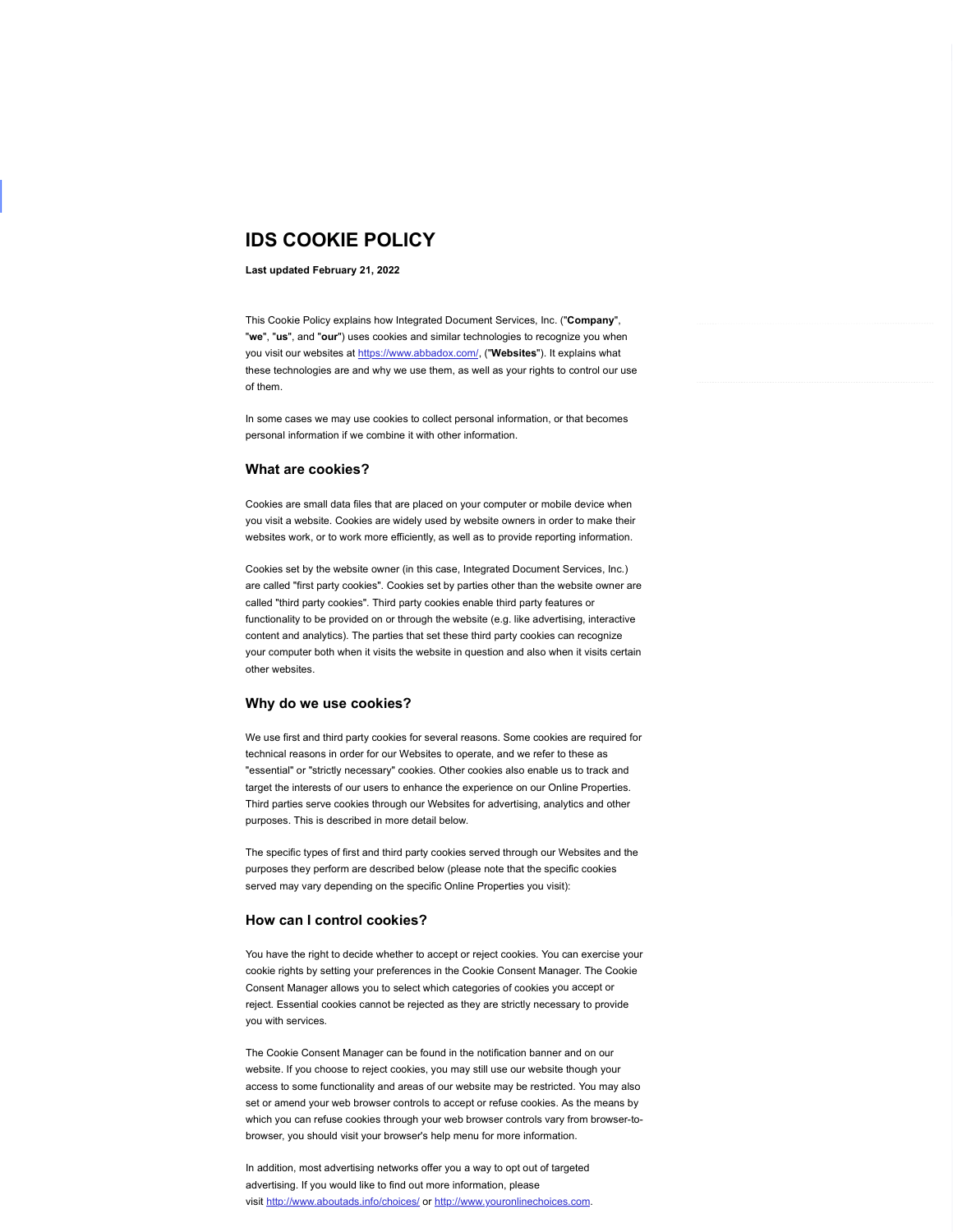### Essential website cookies:

|                     | he specific types of first and third party cookies served through our Websites and the<br>urposes they perform are described in the table below (please note that the |
|---------------------|-----------------------------------------------------------------------------------------------------------------------------------------------------------------------|
|                     | pecific cookies served may vary depending on the specific Online Properties you                                                                                       |
| sit):               |                                                                                                                                                                       |
|                     | ssential website cookies:                                                                                                                                             |
|                     | hese cookies are strictly necessary to provide you with services available through our                                                                                |
|                     | lebsites and to use some of its features, such as access to secure areas.                                                                                             |
|                     | Name: JSESSIONID                                                                                                                                                      |
|                     | Purpose: Used to maintain an anonymous user session by the server in Java                                                                                             |
|                     | ™ 2 Platform Enterprise Edition web applications. It is a necessary<br>cookie that expires at the end of a session.                                                   |
|                     | Provider: .nr-data.net                                                                                                                                                |
|                     | Service: JavaServer Pages Technologies View Service Privacy Policy                                                                                                    |
|                     | Country: __________                                                                                                                                                   |
|                     | Type: server_cookie                                                                                                                                                   |
| Expires in: session |                                                                                                                                                                       |
|                     | Name: _GRECAPTCHA                                                                                                                                                     |
|                     | Purpose: Used to filter spam traffic and allow only legitimate visitors to use Te                                                                                     |
|                     | rmly's services.                                                                                                                                                      |
|                     | Provider: www.google.com                                                                                                                                              |
|                     | Service: reCAPTCHA View Service Privacy Policy<br>Country: United States                                                                                              |
|                     | Type: http_cookie                                                                                                                                                     |
|                     | Expires in: 5 months 27 days                                                                                                                                          |
|                     | Name: _tlbcpv                                                                                                                                                         |
|                     | Purpose: Used to record unique visitor views of the consent banner.                                                                                                   |
|                     | Provider: .termly.io                                                                                                                                                  |
|                     | Service: Termly View Service Privacy Policy                                                                                                                           |
|                     | Country: United States                                                                                                                                                |
|                     | Type: http_cookie                                                                                                                                                     |
| Expires in: 1 year  |                                                                                                                                                                       |
|                     |                                                                                                                                                                       |
|                     | nalytics and customization cookies:                                                                                                                                   |
|                     |                                                                                                                                                                       |

- 
- ovider: www.google.com<br>
evider: reCAPTCHA <u>View Service Privacy Policy</u><br>
Turnty: United States<br>
Here: it: 5 months 27 days<br>
Name: \_\_tbcpv<br>
Mame: \_\_tbcpv<br>
Mame: \_\_therpy<br>
here: The Mame: \_\_therpy<br>
wider: termly View Service

# Analytics and customization cookies:

|                     | Service: reCAPTCHA View Service Privacy Policy                                    |
|---------------------|-----------------------------------------------------------------------------------|
|                     | Country: United States                                                            |
|                     | Type: http_cookie                                                                 |
|                     | Expires in: 5 months 27 days                                                      |
|                     |                                                                                   |
|                     | Name: _tlbcpv                                                                     |
|                     | Purpose: Used to record unique visitor views of the consent banner.               |
|                     | Provider: .termly.io                                                              |
|                     | Service: Termly View Service Privacy Policy                                       |
|                     | Country: United States                                                            |
|                     | Type: http_cookie                                                                 |
| Expires in: 1 year  |                                                                                   |
|                     |                                                                                   |
|                     | Analytics and customization cookies:                                              |
|                     | hese cookies collect information that is used either in aggregate form to help us |
|                     | nderstand how our Websites are being used or how effective our marketing          |
|                     | ampaigns are, or to help us customize our Websites for you.                       |
|                     | Name: hssrc                                                                       |
|                     | Purpose: Whenever HubSpot changes the session cookie, this cookie is also         |
|                     | set to determine if the visitor has restarted their browser.                      |
|                     | Provider: .abbadox.com                                                            |
|                     | Service: Hubspot.com View Service Privacy Policy                                  |
|                     | Country: United Kingdom                                                           |
|                     | Type: http_cookie                                                                 |
| Expires in: session |                                                                                   |
|                     |                                                                                   |
|                     | Name: hssc                                                                        |
|                     | Purpose: This cookie keeps track of sessions.                                     |
|                     | Provider: .abbadox.com                                                            |
|                     | Service: Hubspot.com View Service Privacy Policy                                  |
|                     | Country: United Kingdom                                                           |
|                     | Type: http_cookie                                                                 |
|                     | Expires in: 30 minutes                                                            |
| Name: px/           |                                                                                   |
|                     | Purpose: __________                                                               |
|                     |                                                                                   |
|                     |                                                                                   |
|                     |                                                                                   |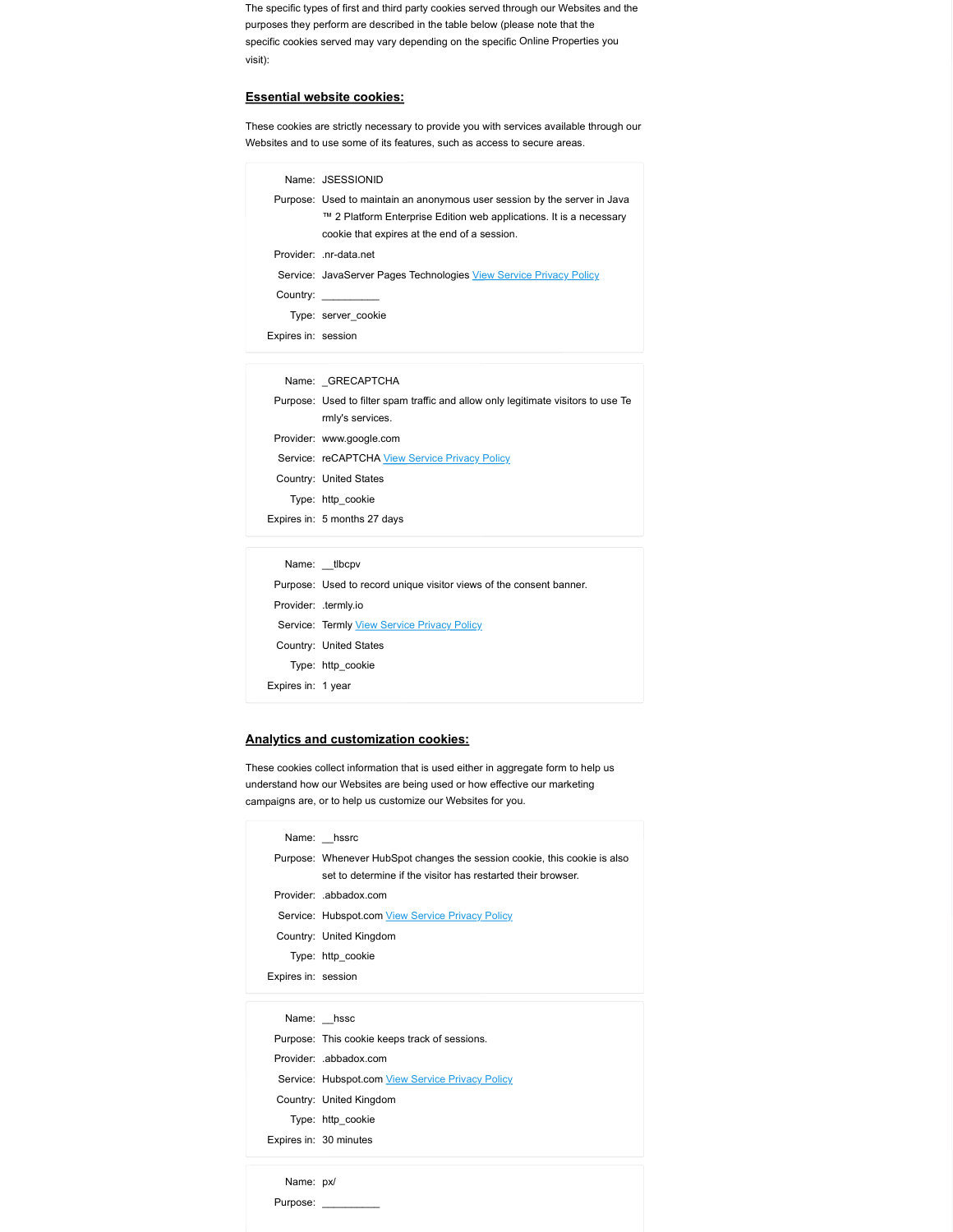|                      | Provider: www.abbadox.com                                                     |
|----------------------|-------------------------------------------------------------------------------|
|                      | Service:                                                                      |
|                      | Country: United States                                                        |
| Expires in: session  | Type: pixel_tracker                                                           |
|                      |                                                                               |
|                      |                                                                               |
| Name: _ga            |                                                                               |
|                      | Purpose: It records a particular ID used to come up with data about website u |
|                      | sage by the user. It is a HTTP cookie that expires after 2 years.             |
|                      | Provider: .abbadox.com                                                        |
|                      | Service: Google Analytics View Service Privacy Policy                         |
|                      | Country: United Kingdom                                                       |
|                      | Type: http_cookie<br>Expires in: 1 year 11 months 29 days                     |
|                      |                                                                               |
| Name: _gat#          |                                                                               |
|                      | Purpose: Enables Google Analytics regulate the rate of requesting. It is a HT |
|                      | TP cookie type that lasts for a session.                                      |
|                      | Provider: .abbadox.com                                                        |
|                      | Service: Google Analytics View Service Privacy Policy                         |
|                      | Country: United Kingdom                                                       |
| Expires in: 1 minute | Type: http_cookie                                                             |
|                      |                                                                               |
|                      | Name: _ptq.gif                                                                |

|                             | Country: United States                                                        |
|-----------------------------|-------------------------------------------------------------------------------|
|                             | Type: pixel_tracker                                                           |
| Expires in: session         |                                                                               |
|                             |                                                                               |
| Name: ga                    |                                                                               |
|                             | Purpose: It records a particular ID used to come up with data about website u |
|                             | sage by the user. It is a HTTP cookie that expires after 2 years.             |
|                             | Provider: .abbadox.com                                                        |
|                             | Service: Google Analytics View Service Privacy Policy                         |
|                             | Country: United Kingdom                                                       |
|                             | Type: http_cookie                                                             |
|                             | Expires in: 1 year 11 months 29 days                                          |
|                             |                                                                               |
| Name: _gat#                 |                                                                               |
|                             | Purpose: Enables Google Analytics regulate the rate of requesting. It is a HT |
|                             | TP cookie type that lasts for a session.                                      |
|                             | Provider: .abbadox.com                                                        |
|                             | Service: Google Analytics View Service Privacy Policy                         |
|                             | Country: United Kingdom                                                       |
|                             | Type: http_cookie                                                             |
| Expires in: 1 minute        |                                                                               |
|                             |                                                                               |
|                             | Name: _ptq.gif                                                                |
|                             |                                                                               |
|                             | Provider: www.abbadox.com                                                     |
|                             | Service: __________                                                           |
|                             | Country: United States                                                        |
|                             | Type: pixel_tracker                                                           |
| Experience they are a state |                                                                               |

|                      | Name: _ga                                                                                                                                          |
|----------------------|----------------------------------------------------------------------------------------------------------------------------------------------------|
|                      | Purpose: It records a particular ID used to come up with data about website u<br>sage by the user. It is a HTTP cookie that expires after 2 years. |
|                      | Provider: .abbadox.com                                                                                                                             |
|                      | Service: Google Analytics View Service Privacy Policy                                                                                              |
|                      | Country: United Kingdom                                                                                                                            |
|                      | Type: http_cookie                                                                                                                                  |
|                      | Expires in: 1 year 11 months 29 days                                                                                                               |
|                      |                                                                                                                                                    |
| Name: _gat#          |                                                                                                                                                    |
|                      | Purpose: Enables Google Analytics regulate the rate of requesting. It is a HT                                                                      |
|                      | TP cookie type that lasts for a session.                                                                                                           |
|                      | Provider: .abbadox.com                                                                                                                             |
|                      | Service: Google Analytics View Service Privacy Policy                                                                                              |
|                      | Country: United Kingdom                                                                                                                            |
|                      | Type: http_cookie                                                                                                                                  |
| Expires in: 1 minute |                                                                                                                                                    |
|                      |                                                                                                                                                    |
|                      | Name: _ptq.gif                                                                                                                                     |
|                      | Purpose:                                                                                                                                           |
|                      | Provider: www.abbadox.com                                                                                                                          |
|                      | Service:                                                                                                                                           |
|                      | Country: United States                                                                                                                             |
|                      | Type: pixel_tracker                                                                                                                                |
| Expires in: session  |                                                                                                                                                    |
| Name: hstc           |                                                                                                                                                    |
|                      |                                                                                                                                                    |
|                      |                                                                                                                                                    |
|                      | Purpose: The main cookie for tracking visitors.                                                                                                    |
|                      | Provider: .abbadox.com                                                                                                                             |
|                      | Service: Hubspot.com View Service Privacy Policy<br>Country: United Kingdom                                                                        |
|                      | Type: http_cookie                                                                                                                                  |
|                      | Expires in: 1 year 24 days                                                                                                                         |
|                      |                                                                                                                                                    |
|                      | Name: 659141380/                                                                                                                                   |
|                      | Purpose: __________                                                                                                                                |
|                      | Provider: www.abbadox.com                                                                                                                          |
|                      |                                                                                                                                                    |
|                      | Service:<br>Country: United States                                                                                                                 |
|                      | Type: pixel_tracker                                                                                                                                |
| Expires in: session  |                                                                                                                                                    |
|                      |                                                                                                                                                    |
| Name: _ga_#          |                                                                                                                                                    |
|                      | Purpose: Used to distinguish individual users by means of designation of a ra                                                                      |
|                      | ndomly generated number as client identifier, which allows calculati<br>on of visits and sessions                                                  |

| ivarne: | nsic |
|---------|------|
|         |      |
|         |      |

| Purpose: The main cookie for tracking visitors.  |
|--------------------------------------------------|
| Provider: abbadox.com                            |
| Service: Hubspot.com View Service Privacy Policy |
| Country: United Kingdom                          |
| Type: http cookie                                |
| Expires in: 1 year 24 days                       |

|                     | Name: 659141380/          |
|---------------------|---------------------------|
|                     | Purpose: _________        |
|                     | Provider: www.abbadox.com |
| Service:            |                           |
|                     | Country: United States    |
|                     | Type: pixel tracker       |
| Expires in: session |                           |

|                     | Couring. Officed States                                                       |
|---------------------|-------------------------------------------------------------------------------|
|                     | Type: pixel_tracker                                                           |
| Expires in: session |                                                                               |
|                     |                                                                               |
|                     | Name: hstc                                                                    |
|                     | Purpose: The main cookie for tracking visitors.                               |
|                     | Provider: .abbadox.com                                                        |
|                     | Service: Hubspot.com View Service Privacy Policy                              |
|                     | Country: United Kingdom                                                       |
|                     | Type: http_cookie                                                             |
|                     | Expires in: 1 year 24 days                                                    |
|                     |                                                                               |
|                     | Name: 659141380/                                                              |
|                     | Purpose: __________                                                           |
|                     | Provider: www.abbadox.com                                                     |
|                     | Service: __________                                                           |
|                     | Country: United States                                                        |
|                     | Type: pixel_tracker                                                           |
|                     |                                                                               |
| Expires in: session |                                                                               |
| Name: _ga_#         |                                                                               |
|                     | Purpose: Used to distinguish individual users by means of designation of a ra |
|                     | ndomly generated number as client identifier, which allows calculati          |
|                     | on of visits and sessions                                                     |
|                     | Provider: .abbadox.com                                                        |
|                     | Service: Google analytics View Service Privacy Policy                         |
|                     | Country: United Kingdom                                                       |
|                     | Type: http_cookie                                                             |
|                     | Expires in: 1 year 11 months 29 days                                          |
|                     |                                                                               |
| Name: _gid          |                                                                               |
|                     |                                                                               |
|                     |                                                                               |
|                     |                                                                               |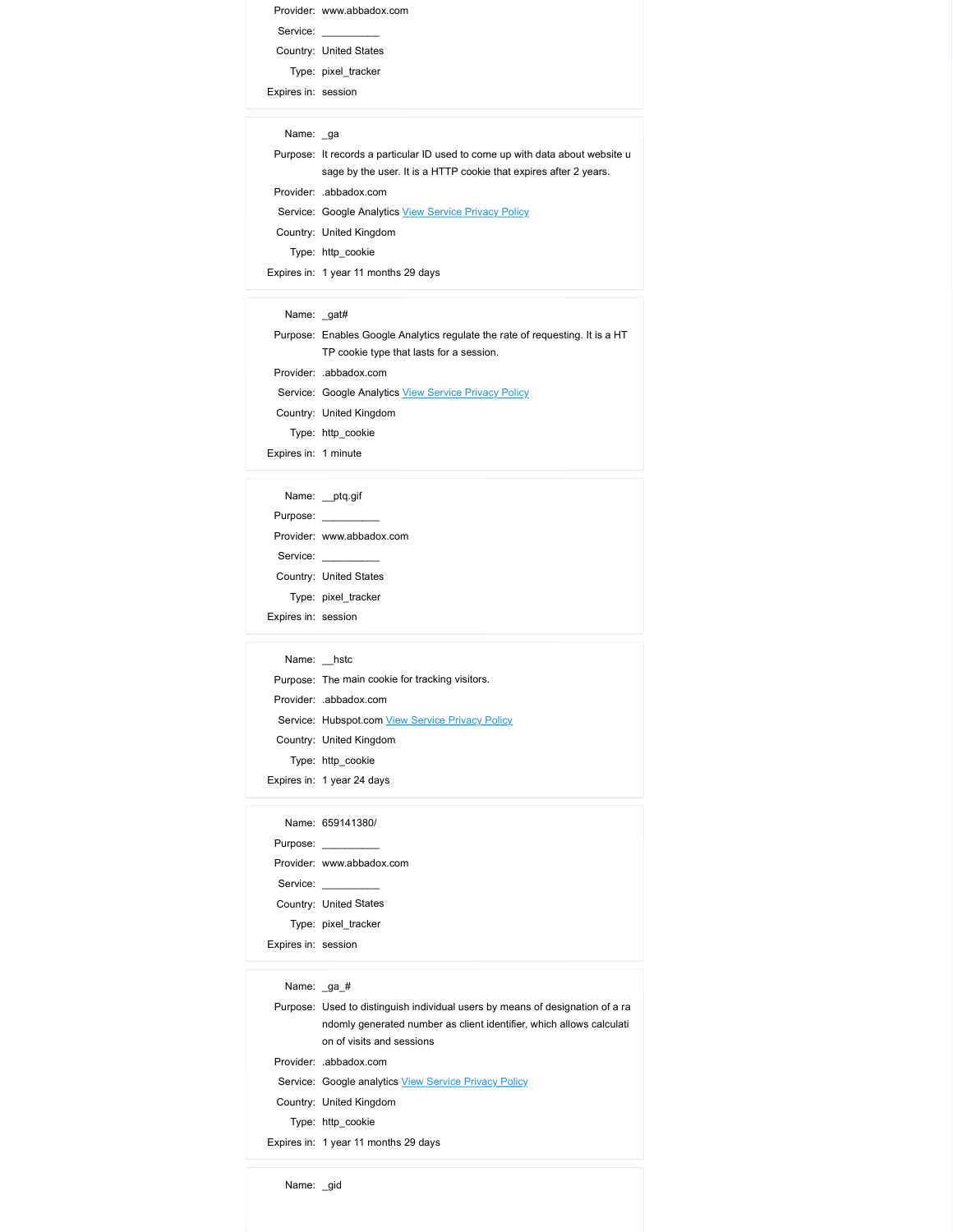|                     | Purpose: Keeps an entry of unique ID which is then used to come up with sta<br>tistical data on website usage by visitors. It is a HTTP cookie type a |
|---------------------|-------------------------------------------------------------------------------------------------------------------------------------------------------|
|                     | nd expires after a browsing session.                                                                                                                  |
|                     | Provider: .abbadox.com                                                                                                                                |
|                     | Service: Google Analytics View Service Privacy Policy                                                                                                 |
|                     | Country: United Kingdom                                                                                                                               |
|                     | Type: http_cookie                                                                                                                                     |
| Expires in: 1 day   |                                                                                                                                                       |
|                     |                                                                                                                                                       |
|                     | Name: hubspotutk                                                                                                                                      |
|                     | Purpose: This cookie keeps track of a visitor's identity. It is passed to HubSpo<br>t on form submission and used when deduplicating contacts.        |
|                     | Provider: .abbadox.com                                                                                                                                |
|                     |                                                                                                                                                       |
|                     | Service: Hubspot.com View Service Privacy Policy                                                                                                      |
|                     | Country: United Kingdom                                                                                                                               |
|                     | Type: http_cookie                                                                                                                                     |
|                     | Expires in: 1 year 24 days                                                                                                                            |
|                     |                                                                                                                                                       |
|                     | Name: psimg.gif                                                                                                                                       |
|                     | Purpose: __________                                                                                                                                   |
|                     | Provider: www.abbadox.com                                                                                                                             |
|                     | Service:                                                                                                                                              |
|                     | Country: United States                                                                                                                                |
| Expires in: session | Type: pixel_tracker                                                                                                                                   |

|                     | tistical data on website usage by visitors. It is a HTTP cookie type a           |
|---------------------|----------------------------------------------------------------------------------|
|                     | nd expires after a browsing session.                                             |
|                     | Provider: .abbadox.com                                                           |
|                     | Service: Google Analytics View Service Privacy Policy                            |
|                     | Country: United Kingdom                                                          |
|                     | Type: http_cookie                                                                |
| Expires in: 1 day   |                                                                                  |
|                     |                                                                                  |
|                     | Name: hubspotutk                                                                 |
|                     | Purpose: This cookie keeps track of a visitor's identity. It is passed to HubSpo |
|                     | t on form submission and used when deduplicating contacts.                       |
|                     | Provider: .abbadox.com                                                           |
|                     | Service: Hubspot.com View Service Privacy Policy                                 |
|                     | Country: United Kingdom                                                          |
|                     | Type: http_cookie                                                                |
|                     | Expires in: 1 year 24 days                                                       |
|                     |                                                                                  |
|                     | Name: psimg.gif                                                                  |
|                     | Purpose: __________                                                              |
|                     | Provider: www.abbadox.com                                                        |
|                     | Service:                                                                         |
|                     | Country: United States                                                           |
|                     | Type: pixel_tracker                                                              |
| Expires in: session |                                                                                  |
|                     |                                                                                  |
|                     | Name: counters.gif                                                               |
|                     | Purpose: __________                                                              |
|                     | Provider: www.abbadox.com                                                        |
|                     | Service: _________                                                               |
|                     | Country: United States                                                           |
|                     | Type: pixel_tracker                                                              |
| Expires in: session |                                                                                  |
|                     |                                                                                  |
|                     | Name: f9d051f404                                                                 |
|                     | Purpose: ________                                                                |
|                     | Provider: www.abbadox.com                                                        |
|                     |                                                                                  |

|                     | Name: psimg.gif           |
|---------------------|---------------------------|
|                     | Purpose: __________       |
|                     | Provider: www.abbadox.com |
|                     | Service:                  |
|                     | Country: United States    |
|                     | Type: pixel tracker       |
| Expires in: session |                           |
|                     |                           |

| Name: counters.gif        |
|---------------------------|
| Purpose: _________        |
| Provider: www.abbadox.com |
| Service:                  |
| Country: United States    |
| Type: pixel tracker       |
| Expires in: session       |
|                           |

|                     | Country. United Ningdonn                                                    |
|---------------------|-----------------------------------------------------------------------------|
|                     | Type: http_cookie                                                           |
|                     | Expires in: 1 year 24 days                                                  |
|                     |                                                                             |
|                     | Name: psimg.gif                                                             |
|                     |                                                                             |
|                     | Provider: www.abbadox.com                                                   |
|                     | Service:                                                                    |
|                     | Country: United States                                                      |
|                     | Type: pixel_tracker                                                         |
| Expires in: session |                                                                             |
|                     |                                                                             |
|                     | Name: counters.gif                                                          |
|                     | Purpose: _________                                                          |
|                     | Provider: www.abbadox.com                                                   |
|                     | Service:                                                                    |
|                     | Country: United States                                                      |
|                     | Type: pixel_tracker                                                         |
| Expires in: session |                                                                             |
|                     |                                                                             |
|                     | Name: f9d051f404                                                            |
|                     | Purpose: _________                                                          |
|                     | Provider: www.abbadox.com                                                   |
|                     | Service: __________                                                         |
|                     | Country: United States                                                      |
|                     | Type: pixel_tracker                                                         |
| Expires in: session |                                                                             |
|                     |                                                                             |
|                     | Name: #collect                                                              |
|                     | Purpose: Sends data such as visitor's behavior and device to Google Analyti |
|                     | cs. It is able to keep track of the visitor across marketing channels a     |
|                     | nd devices. It is a pixel tracker type cookie whose activity lasts withi    |
|                     | n the browsing session.                                                     |
|                     | Provider: www.abbadox.com                                                   |

| Expires in: session<br>Name: counters.gif<br>Purpose: __________<br>Provider: www.abbadox.com<br>Service: _________<br>Country: United States<br>Type: pixel_tracker<br>Expires in: session<br>Name: f9d051f404<br>Purpose: _________<br>Provider: www.abbadox.com<br>Service: __________<br>Country: United States<br>Type: pixel_tracker<br>Expires in: session<br>Name: #collect<br>Purpose: Sends data such as visitor's behavior and device to Google Analyti<br>cs. It is able to keep track of the visitor across marketing channels a<br>nd devices. It is a pixel tracker type cookie whose activity lasts withi<br>n the browsing session.<br>Provider: www.abbadox.com<br>Service: Google Analytics View Service Privacy Policy<br>Country: United States<br>Type: pixel_tracker<br>Expires in: session<br>vertising cookies: | iype. pixei_uacker |
|------------------------------------------------------------------------------------------------------------------------------------------------------------------------------------------------------------------------------------------------------------------------------------------------------------------------------------------------------------------------------------------------------------------------------------------------------------------------------------------------------------------------------------------------------------------------------------------------------------------------------------------------------------------------------------------------------------------------------------------------------------------------------------------------------------------------------------------|--------------------|
|                                                                                                                                                                                                                                                                                                                                                                                                                                                                                                                                                                                                                                                                                                                                                                                                                                          |                    |
|                                                                                                                                                                                                                                                                                                                                                                                                                                                                                                                                                                                                                                                                                                                                                                                                                                          |                    |
|                                                                                                                                                                                                                                                                                                                                                                                                                                                                                                                                                                                                                                                                                                                                                                                                                                          |                    |
|                                                                                                                                                                                                                                                                                                                                                                                                                                                                                                                                                                                                                                                                                                                                                                                                                                          |                    |
|                                                                                                                                                                                                                                                                                                                                                                                                                                                                                                                                                                                                                                                                                                                                                                                                                                          |                    |
|                                                                                                                                                                                                                                                                                                                                                                                                                                                                                                                                                                                                                                                                                                                                                                                                                                          |                    |
|                                                                                                                                                                                                                                                                                                                                                                                                                                                                                                                                                                                                                                                                                                                                                                                                                                          |                    |
|                                                                                                                                                                                                                                                                                                                                                                                                                                                                                                                                                                                                                                                                                                                                                                                                                                          |                    |
|                                                                                                                                                                                                                                                                                                                                                                                                                                                                                                                                                                                                                                                                                                                                                                                                                                          |                    |
|                                                                                                                                                                                                                                                                                                                                                                                                                                                                                                                                                                                                                                                                                                                                                                                                                                          |                    |
|                                                                                                                                                                                                                                                                                                                                                                                                                                                                                                                                                                                                                                                                                                                                                                                                                                          |                    |
|                                                                                                                                                                                                                                                                                                                                                                                                                                                                                                                                                                                                                                                                                                                                                                                                                                          |                    |
|                                                                                                                                                                                                                                                                                                                                                                                                                                                                                                                                                                                                                                                                                                                                                                                                                                          |                    |
|                                                                                                                                                                                                                                                                                                                                                                                                                                                                                                                                                                                                                                                                                                                                                                                                                                          |                    |
|                                                                                                                                                                                                                                                                                                                                                                                                                                                                                                                                                                                                                                                                                                                                                                                                                                          |                    |
|                                                                                                                                                                                                                                                                                                                                                                                                                                                                                                                                                                                                                                                                                                                                                                                                                                          |                    |
|                                                                                                                                                                                                                                                                                                                                                                                                                                                                                                                                                                                                                                                                                                                                                                                                                                          |                    |
|                                                                                                                                                                                                                                                                                                                                                                                                                                                                                                                                                                                                                                                                                                                                                                                                                                          |                    |
|                                                                                                                                                                                                                                                                                                                                                                                                                                                                                                                                                                                                                                                                                                                                                                                                                                          |                    |
|                                                                                                                                                                                                                                                                                                                                                                                                                                                                                                                                                                                                                                                                                                                                                                                                                                          |                    |
|                                                                                                                                                                                                                                                                                                                                                                                                                                                                                                                                                                                                                                                                                                                                                                                                                                          |                    |
|                                                                                                                                                                                                                                                                                                                                                                                                                                                                                                                                                                                                                                                                                                                                                                                                                                          |                    |
|                                                                                                                                                                                                                                                                                                                                                                                                                                                                                                                                                                                                                                                                                                                                                                                                                                          |                    |
|                                                                                                                                                                                                                                                                                                                                                                                                                                                                                                                                                                                                                                                                                                                                                                                                                                          |                    |
|                                                                                                                                                                                                                                                                                                                                                                                                                                                                                                                                                                                                                                                                                                                                                                                                                                          |                    |
|                                                                                                                                                                                                                                                                                                                                                                                                                                                                                                                                                                                                                                                                                                                                                                                                                                          |                    |
|                                                                                                                                                                                                                                                                                                                                                                                                                                                                                                                                                                                                                                                                                                                                                                                                                                          |                    |
|                                                                                                                                                                                                                                                                                                                                                                                                                                                                                                                                                                                                                                                                                                                                                                                                                                          |                    |
|                                                                                                                                                                                                                                                                                                                                                                                                                                                                                                                                                                                                                                                                                                                                                                                                                                          |                    |
|                                                                                                                                                                                                                                                                                                                                                                                                                                                                                                                                                                                                                                                                                                                                                                                                                                          |                    |
|                                                                                                                                                                                                                                                                                                                                                                                                                                                                                                                                                                                                                                                                                                                                                                                                                                          |                    |
| se cookies are used to make advertising messages more relevant to you. They                                                                                                                                                                                                                                                                                                                                                                                                                                                                                                                                                                                                                                                                                                                                                              |                    |
| form functions like preventing the same ad from continuously reappearing, ensuring                                                                                                                                                                                                                                                                                                                                                                                                                                                                                                                                                                                                                                                                                                                                                       |                    |
| ads are properly displayed for advertisers, and in some cases selecting                                                                                                                                                                                                                                                                                                                                                                                                                                                                                                                                                                                                                                                                                                                                                                  |                    |
| ertisements that are based on your interests.                                                                                                                                                                                                                                                                                                                                                                                                                                                                                                                                                                                                                                                                                                                                                                                            |                    |
|                                                                                                                                                                                                                                                                                                                                                                                                                                                                                                                                                                                                                                                                                                                                                                                                                                          |                    |
|                                                                                                                                                                                                                                                                                                                                                                                                                                                                                                                                                                                                                                                                                                                                                                                                                                          |                    |
| Name: test_cookie                                                                                                                                                                                                                                                                                                                                                                                                                                                                                                                                                                                                                                                                                                                                                                                                                        |                    |
|                                                                                                                                                                                                                                                                                                                                                                                                                                                                                                                                                                                                                                                                                                                                                                                                                                          |                    |
|                                                                                                                                                                                                                                                                                                                                                                                                                                                                                                                                                                                                                                                                                                                                                                                                                                          |                    |
|                                                                                                                                                                                                                                                                                                                                                                                                                                                                                                                                                                                                                                                                                                                                                                                                                                          |                    |
|                                                                                                                                                                                                                                                                                                                                                                                                                                                                                                                                                                                                                                                                                                                                                                                                                                          |                    |
|                                                                                                                                                                                                                                                                                                                                                                                                                                                                                                                                                                                                                                                                                                                                                                                                                                          |                    |
|                                                                                                                                                                                                                                                                                                                                                                                                                                                                                                                                                                                                                                                                                                                                                                                                                                          |                    |
|                                                                                                                                                                                                                                                                                                                                                                                                                                                                                                                                                                                                                                                                                                                                                                                                                                          |                    |
|                                                                                                                                                                                                                                                                                                                                                                                                                                                                                                                                                                                                                                                                                                                                                                                                                                          |                    |
|                                                                                                                                                                                                                                                                                                                                                                                                                                                                                                                                                                                                                                                                                                                                                                                                                                          |                    |
|                                                                                                                                                                                                                                                                                                                                                                                                                                                                                                                                                                                                                                                                                                                                                                                                                                          |                    |
|                                                                                                                                                                                                                                                                                                                                                                                                                                                                                                                                                                                                                                                                                                                                                                                                                                          |                    |
|                                                                                                                                                                                                                                                                                                                                                                                                                                                                                                                                                                                                                                                                                                                                                                                                                                          |                    |
|                                                                                                                                                                                                                                                                                                                                                                                                                                                                                                                                                                                                                                                                                                                                                                                                                                          |                    |
|                                                                                                                                                                                                                                                                                                                                                                                                                                                                                                                                                                                                                                                                                                                                                                                                                                          |                    |
|                                                                                                                                                                                                                                                                                                                                                                                                                                                                                                                                                                                                                                                                                                                                                                                                                                          |                    |
|                                                                                                                                                                                                                                                                                                                                                                                                                                                                                                                                                                                                                                                                                                                                                                                                                                          |                    |

# Advertising cookies: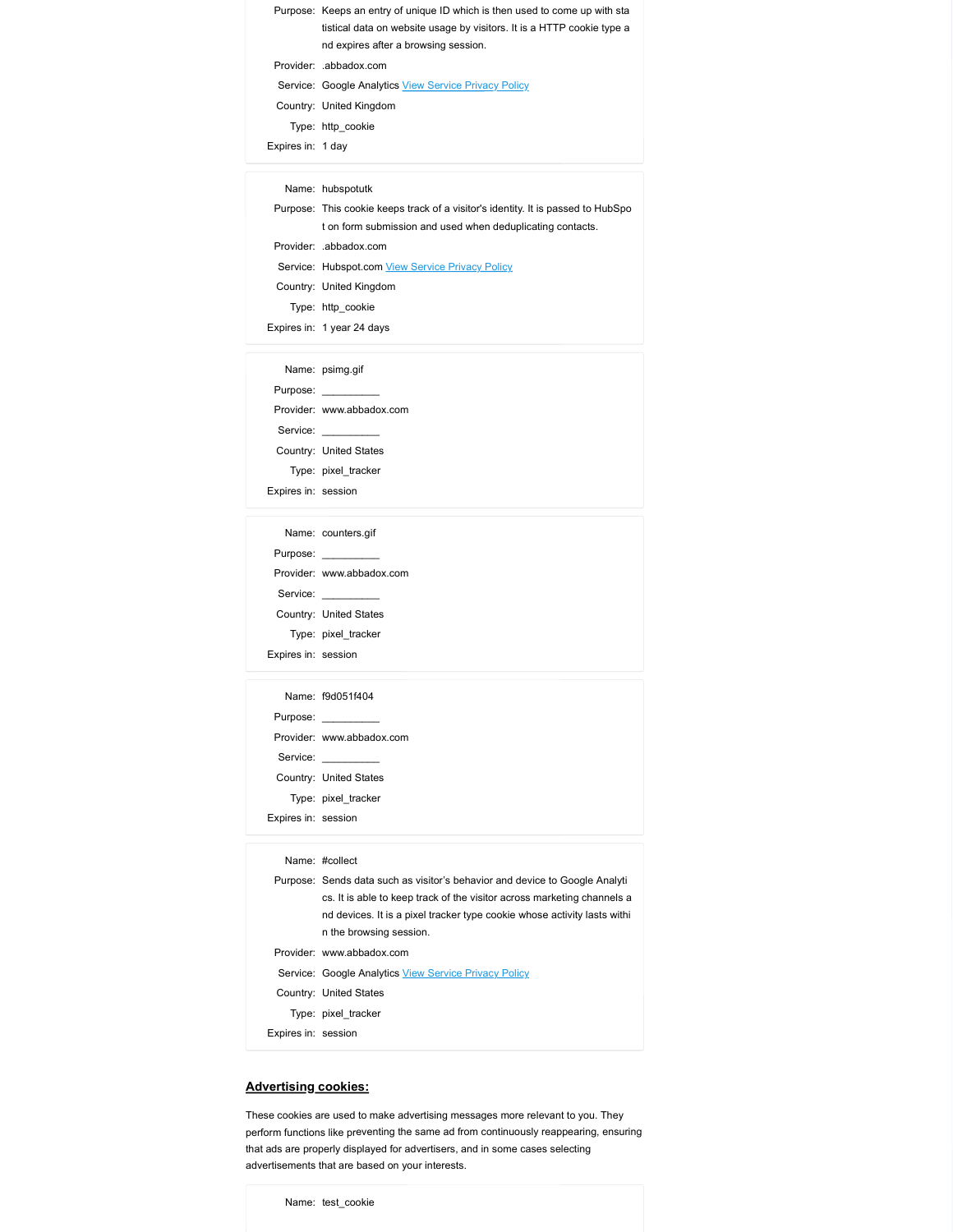Purpose: A session cookie used to check if the user's browser supports cooki<br>
es.<br>
Provider: .doubleclick.net<br>
Service: DoubleClick <u>View Service Privacy Policy</u><br>
Country: United States<br>
Type: server\_cookie<br>
xpires in: 15 Purpose: A session cookie used to check if the user's browser supports cookiemples.<br>
Provider: doubleclick Liew Service Privacy Policy<br>
Service: DoubleClick <u>View Service Privacy Policy</u><br>
Country: United States<br>
Type: serv Provider: A session cookie used to check if the user's browser supports cooki<br>
es.<br>
Provider: .doubleclick <u>View Service Privacy Policy</u><br>
Country: United States<br>
Type: server\_cookie<br>
spires in: 15 minutes<br>
Name: \_gcl\_au pose: A session cookie used to check if the user's browser supports cooki<br>
es.<br>
vider: .doubleClick <u>View Service Privacy Policy</u><br>
untry: United States<br>
Type: server\_cookie<br>
es in: 15 minutes<br>
lame: \_gcl\_au<br>
pose: Used by Purpose: A session cookie used to check if the user's browser supports cooki<br>
es.<br>
Provider: .doubleClick.net<br>
Service: DoubleClick <u>View Service Privacy Policy</u><br>
Country: United States<br>
Type: server\_cookie<br>
Expires in: 15 rpose: A session cookie used to check if the user's browser supports cooki<br>
es.<br>
sovider: .doubleClick.net<br>
revice: DoubleClick <u>View Service Privacy Policy</u><br>
suntry: United States<br>
Type: server\_cookie<br>
Name: \_gcl\_au<br>
Name Purpose: A session cookie used to check if the user's browser supports cookies.<br>
Frovider: .doubleClick <u>View Service Privacy Policy</u><br>
Country: United States<br>
Type: server\_cookie<br>
Type: server\_cookie<br>
Mame: \_gd\_au<br>
Purpose Purpose: A session cookie used to check if the user's browser supports cookies.<br>
Erovider: .doubleclick.net<br>
Provider: .doubleclick <u>View Service Privacy Policy</u><br>
Country: United States<br>
Type: server\_cookie<br>
spress into th Purpose: A session cookie used to check if the user's browser supports cookies:<br>
es.<br>
Service: AdobleClick <u>View Service Privacy Policy</u><br>
Sounty: United States<br>
Type: server\_cookie<br>
pires in: 15 minutes<br>
Name: \_gcl\_au<br>
ur Purpose: A session cookie used to check if the user's browser supports cookiented conducted the series of the series of the Service Privacy Policy County: United States<br>
Type: server\_cookiented Service Privacy Policy<br>
Coun pose: A session cookie used to check if the user's browser supports cookies.<br>
es.<br>
wider: .doubleclick <u>View Service Privacy Policy</u><br>
untry: United States<br>
Type: server\_cookie<br>
sin: 15 minutes<br>
lame:<br>
Japan<br>
Japan<br>
pose: U Purpose: A session cookie used to check if the user's browser supports cookie<br>
Provider: .doubleClick.htet<br>
Service: DoubleClick <u>View Service Privacy Policy</u><br>
Country: United States<br>
Type: server\_cookie<br>
Expires in: 15 mi rpose: A session cookie used to check if the user's browser supports cookie<br>
est.<br>
ervice: DoubleClick <u>View Service Privacy Policy</u><br>
suvide: doubleClick <u>View Service Privacy Policy</u><br>
1790: server\_cookie<br>
ersin: 15 minute Purpose: Resesion cookie used to check if the user's browser supports cookiener.<br>
Provider: .doubleclick <u>New Service Privacy Policy</u><br>
Torumy: United States<br>
There severe cookience<br>
There in the Individes<br>
Inviews: Itsel b Purpose: A session cookie used to check if the user's browser supports cookient;<br>
encourts: CoubleClick View Service Privacy Policy<br>
Provider: JoubleClick View Service Privacy Policy<br>
Type: snaver cookie<br>
Type: snaver cook

|  | Purpose: Used by Google AdSense for experimenting with advertisement effi- |  |
|--|----------------------------------------------------------------------------|--|
|  | ciency across websites using their services.                               |  |
|  | Provider: .abbadox.com                                                     |  |
|  | Service: AdSense View Service Privacy Policy                               |  |
|  |                                                                            |  |

|                     | es.                                                                                 |
|---------------------|-------------------------------------------------------------------------------------|
|                     | Provider: .doubleclick.net                                                          |
|                     | Service: DoubleClick View Service Privacy Policy                                    |
|                     | Country: United States                                                              |
|                     | Type: server cookie                                                                 |
|                     | Expires in: 15 minutes                                                              |
|                     |                                                                                     |
|                     | Name: _gcl_au                                                                       |
|                     | Purpose: Used by Google AdSense for experimenting with advertisement effi           |
|                     | ciency across websites using their services.                                        |
|                     | Provider: .abbadox.com                                                              |
|                     | Service: AdSense View Service Privacy Policy                                        |
|                     | Country: United Kingdom                                                             |
|                     | Type: http_cookie                                                                   |
|                     | Expires in: 2 months 29 days                                                        |
|                     |                                                                                     |
|                     |                                                                                     |
| Name: a             |                                                                                     |
|                     | Purpose: Registers a unique ID that identifies a returning user's device. The I     |
|                     | D is used for targeted ads.                                                         |
|                     | Provider: www.abbadox.com                                                           |
|                     | Service: Cox Digital Solutions (Fomerly Adify) View Service Privacy Policy          |
|                     | Country: United States                                                              |
|                     | Type: pixel_tracker                                                                 |
| Expires in: session |                                                                                     |
|                     |                                                                                     |
| Name: lidc          |                                                                                     |
|                     | Purpose: These cookies are associated with a B2B marketing platform, forme          |
|                     | rly known as Bizo, which is now owned by Linkedln, the business n                   |
|                     | etworking platform. This sub-domain is connected with LinkedIn's m                  |
|                     | arketing services that enable website owners to gain insight into typ               |
|                     | es of users on their site based on LinkedIn profile data, to improve t<br>argeting. |

|                     | <u>Jervice.</u> Adderise <u>View Jervice Frivacy Folicy</u>                         |
|---------------------|-------------------------------------------------------------------------------------|
|                     | Country: United Kingdom                                                             |
|                     | Type: http_cookie                                                                   |
|                     | Expires in: 2 months 29 days                                                        |
|                     |                                                                                     |
| Name: a             |                                                                                     |
|                     | Purpose: Registers a unique ID that identifies a returning user's device. The I     |
|                     | D is used for targeted ads.                                                         |
|                     | Provider: www.abbadox.com                                                           |
|                     | Service: Cox Digital Solutions (Fomerly Adify) View Service Privacy Policy          |
|                     | Country: United States                                                              |
|                     | Type: pixel_tracker                                                                 |
| Expires in: session |                                                                                     |
|                     |                                                                                     |
| Name: lidc          |                                                                                     |
|                     | Purpose: These cookies are associated with a B2B marketing platform, forme          |
|                     | rly known as Bizo, which is now owned by LinkedIn, the business n                   |
|                     | etworking platform. This sub-domain is connected with LinkedIn's m                  |
|                     | arketing services that enable website owners to gain insight into typ               |
|                     | es of users on their site based on LinkedIn profile data, to improve t              |
|                     | argeting.                                                                           |
|                     | Provider: .linkedin.com                                                             |
|                     | Service: LinkedIn View Service Privacy Policy                                       |
|                     | Country: United States                                                              |
|                     | Type: server_cookie                                                                 |
| Expires in: 1 day   |                                                                                     |
|                     |                                                                                     |
|                     | Name: UserMatchHistory                                                              |
|                     | Purpose: These cookies are associated with a B2B marketing platform, forme          |
|                     | rly known as Bizo, which is now owned by Linkedln, the business n                   |
|                     | etworking platform. This sub-domain is connected with LinkedIn's m                  |
|                     | arketing services that enable website owners to gain insight into typ               |
|                     | es of users on their site based on LinkedIn profile data, to improve t<br>argeting. |
|                     |                                                                                     |

| Name: lidc          |                                                                                                                                                 |
|---------------------|-------------------------------------------------------------------------------------------------------------------------------------------------|
|                     | Purpose: These cookies are associated with a B2B marketing platform, forme<br>rly known as Bizo, which is now owned by LinkedIn, the business n |
|                     | etworking platform. This sub-domain is connected with LinkedIn's m                                                                              |
|                     | arketing services that enable website owners to gain insight into typ                                                                           |
|                     | es of users on their site based on LinkedIn profile data, to improve t                                                                          |
|                     | argeting.                                                                                                                                       |
|                     | Provider: .linkedin.com                                                                                                                         |
|                     | Service: LinkedIn View Service Privacy Policy                                                                                                   |
|                     | Country: United States                                                                                                                          |
|                     | Type: server_cookie                                                                                                                             |
| Expires in: 1 day   |                                                                                                                                                 |
|                     |                                                                                                                                                 |
|                     | Name: UserMatchHistory                                                                                                                          |
|                     | Purpose: These cookies are associated with a B2B marketing platform, forme                                                                      |
|                     | rly known as Bizo, which is now owned by LinkedIn, the business n                                                                               |
|                     | etworking platform. This sub-domain is connected with LinkedIn's m                                                                              |
|                     | arketing services that enable website owners to gain insight into typ                                                                           |
|                     | es of users on their site based on LinkedIn profile data, to improve t                                                                          |
|                     | argeting.                                                                                                                                       |
|                     | Provider: .linkedin.com                                                                                                                         |
|                     | Service: LinkedIn View Service Privacy Policy                                                                                                   |
|                     | Country: United States                                                                                                                          |
|                     | Type: http_cookie                                                                                                                               |
| Expires in: 30 days |                                                                                                                                                 |
|                     |                                                                                                                                                 |
| Name: IDE           |                                                                                                                                                 |
|                     | Purpose: Used to measure the conversion rate of ads presented to the user.                                                                      |
|                     | Expires in 1.5 years.                                                                                                                           |
|                     | Provider: .doubleclick.net                                                                                                                      |
|                     | Service: DoubleClick View Service Privacy Policy                                                                                                |
|                     | Country: United States                                                                                                                          |
|                     | Type: server_cookie                                                                                                                             |
|                     | Expires in: 1 year 11 months 29 days                                                                                                            |
|                     |                                                                                                                                                 |
|                     | Name: bcookie                                                                                                                                   |
|                     |                                                                                                                                                 |

| Name: IDE |                                                                        |
|-----------|------------------------------------------------------------------------|
|           | Purpose: Used to measure the conversion rate of ads presented to the u |
|           | Expires in 1.5 years.                                                  |
|           | Provider: doubleclick.net                                              |
|           | <b>Service: DoubleClick View Service Privacy Policy</b>                |
|           | Country: United States                                                 |
|           | Type: server cookie                                                    |
|           | $F$ vnires in: 1 vear 11 months 20 days                                |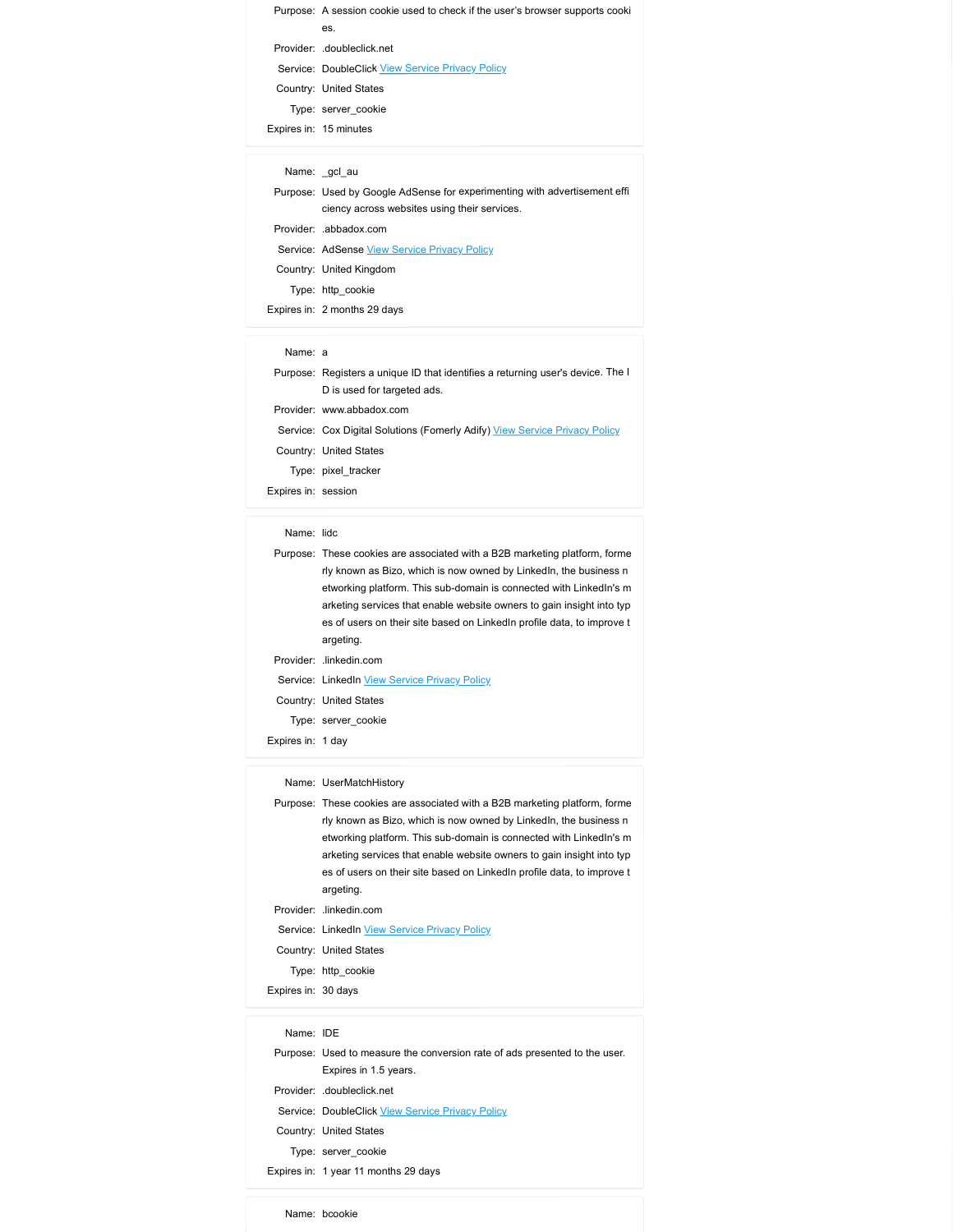```
Purpose: Used to optimize the range of advertising on Linkedin<br>Provider: .linkedin.com<br>Service: Linkedin Ad Analytics <u>View Service Privacy Policy</u><br>Country: United States<br>Type: http_cookie<br>united in A used A madrix 30 days
   Purpose: Used to optimize the range of advertising on Linkedin<br>Provider: .linkedin.com<br>Service: Linkedin Ad Analytics <u>View Service Privacy Policy</u><br>Country: United States<br>Type: http_cookie<br>xpires in: 1 year 11 months 30 da
    Purpose: Used to optimize the range of advertising on Linkedin<br>Provider: .linkedin.com<br>Service: Linkedin Ad Analytics <u>View Service Privacy Policy</u><br>Country: United States<br>Type: http_cookie<br>pires in: 1 year 11 months 30 day
   Purpose: Used to optimize the range of advertising on Linkedin<br>Provider: .linkedin.com<br>Service: Linkedin Ad Analytics <u>View Service Privacy Policy</u><br>Country: United States<br>Type: http_cookie<br>pires in: 1 year 11 months 30 day
         pose: Used to optimize the range of advertising on Linkedin<br>vider: .Linkedin.com<br>rvice: Linkedin Ad Analytics <u>View Service Privacy Policy</u><br>untry: United States<br>Type: http_cookie<br>es in: 1 year 11 months 30 days<br>networking 
Purpose: Used to optimize the range of advertising on Linkedin<br>
Provider: Linkedin.com<br>
Service: Linkedin Ad Analytics <u>View Service Privacy Policy</u><br>
Country: United States<br>
Type: http_cookie<br>
Expires in: 1 year 11 months
```
# Social networking cookies:

|                             | Purpose: Used to optimize the range of advertising on Linkedin                                                                              |
|-----------------------------|---------------------------------------------------------------------------------------------------------------------------------------------|
|                             | Provider: .linkedin.com                                                                                                                     |
|                             | Service: Linkedin Ad Analytics View Service Privacy Policy                                                                                  |
|                             | Country: United States                                                                                                                      |
|                             | Type: http_cookie                                                                                                                           |
|                             | Expires in: 1 year 11 months 30 days                                                                                                        |
|                             |                                                                                                                                             |
|                             |                                                                                                                                             |
|                             | <u>cial networking cookies:</u>                                                                                                             |
|                             | ese cookies are used to enable you to share pages and content that you find                                                                 |
|                             | resting on our Websites through third party social networking and other websites.<br>ese cookies may also be used for advertising purposes. |
|                             |                                                                                                                                             |
|                             | Name: bscookie                                                                                                                              |
|                             | Purpose: Cookie used for Sign-in with Linkedin and/or for Linkedin follow feat                                                              |
|                             |                                                                                                                                             |
|                             | ure on 3rd party websites                                                                                                                   |
|                             | Provider: .www.linkedin.com                                                                                                                 |
|                             | Service: Linkedin Ad Analytics View Service Privacy Policy                                                                                  |
|                             | Country: United States                                                                                                                      |
|                             | Type: server_cookie                                                                                                                         |
|                             | Expires in: 1 year 11 months 30 days                                                                                                        |
|                             |                                                                                                                                             |
|                             |                                                                                                                                             |
|                             |                                                                                                                                             |
|                             | ese are cookies that have not yet been categorized. We are in the process of                                                                |
|                             | ssifying these cookies with the help of their providers.                                                                                    |
| <u>iclassified cookies:</u> | Name: zabUserId                                                                                                                             |
|                             | Purpose:                                                                                                                                    |
|                             | Provider: www.abbadox.com                                                                                                                   |
| Service:                    |                                                                                                                                             |
|                             | Country: United Kingdom                                                                                                                     |
|                             | Type: http_cookie                                                                                                                           |

# Unclassified cookies:

| These cookies are used to enable you to share pages and content that you find<br>nteresting on our Websites through third party social networking and other websites.<br>These cookies may also be used for advertising purposes. |
|-----------------------------------------------------------------------------------------------------------------------------------------------------------------------------------------------------------------------------------|
|                                                                                                                                                                                                                                   |
| Name: bscookie                                                                                                                                                                                                                    |
| Purpose: Cookie used for Sign-in with Linkedin and/or for Linkedin follow feat                                                                                                                                                    |
| ure on 3rd party websites                                                                                                                                                                                                         |
| Provider: .www.linkedin.com                                                                                                                                                                                                       |
| Service: Linkedin Ad Analytics View Service Privacy Policy                                                                                                                                                                        |
| Country: United States                                                                                                                                                                                                            |
| Type: server_cookie                                                                                                                                                                                                               |
| Expires in: 1 year 11 months 30 days                                                                                                                                                                                              |
| <u>Unclassified cookies:</u>                                                                                                                                                                                                      |
| These are cookies that have not yet been categorized. We are in the process of                                                                                                                                                    |
| classifying these cookies with the help of their providers.                                                                                                                                                                       |
| Name: zabUserId                                                                                                                                                                                                                   |
| Purpose:                                                                                                                                                                                                                          |
| Provider: www.abbadox.com                                                                                                                                                                                                         |
| Service: __________                                                                                                                                                                                                               |
| Country: United Kingdom                                                                                                                                                                                                           |
| Type: http_cookie                                                                                                                                                                                                                 |
| Expires in: 11 months 30 days                                                                                                                                                                                                     |
|                                                                                                                                                                                                                                   |
| Name: zps-ft-pghitType-details                                                                                                                                                                                                    |
| Purpose: __________                                                                                                                                                                                                               |
| Provider: www.abbadox.com                                                                                                                                                                                                         |
| Service: __________                                                                                                                                                                                                               |
| Country: United Kingdom                                                                                                                                                                                                           |
| Type: html_local_storage                                                                                                                                                                                                          |
| Expires in: persistent                                                                                                                                                                                                            |
|                                                                                                                                                                                                                                   |
| Name: AnalyticsSyncHistory                                                                                                                                                                                                        |
| Purpose: __________                                                                                                                                                                                                               |
| Provider: .linkedin.com                                                                                                                                                                                                           |
| Service:                                                                                                                                                                                                                          |
|                                                                                                                                                                                                                                   |
| Country: United States                                                                                                                                                                                                            |
| Type: server_cookie                                                                                                                                                                                                               |
| Expires in: 30 days                                                                                                                                                                                                               |
|                                                                                                                                                                                                                                   |
| Name: lang                                                                                                                                                                                                                        |
| Purpose:                                                                                                                                                                                                                          |
|                                                                                                                                                                                                                                   |
| Provider: .linkedin.com                                                                                                                                                                                                           |
| Service: __________                                                                                                                                                                                                               |
| Country: United States                                                                                                                                                                                                            |
| Type: http_cookie                                                                                                                                                                                                                 |
| Expires in: session                                                                                                                                                                                                               |
|                                                                                                                                                                                                                                   |
| Name: 0d269e8747<br>Purpose:                                                                                                                                                                                                      |
|                                                                                                                                                                                                                                   |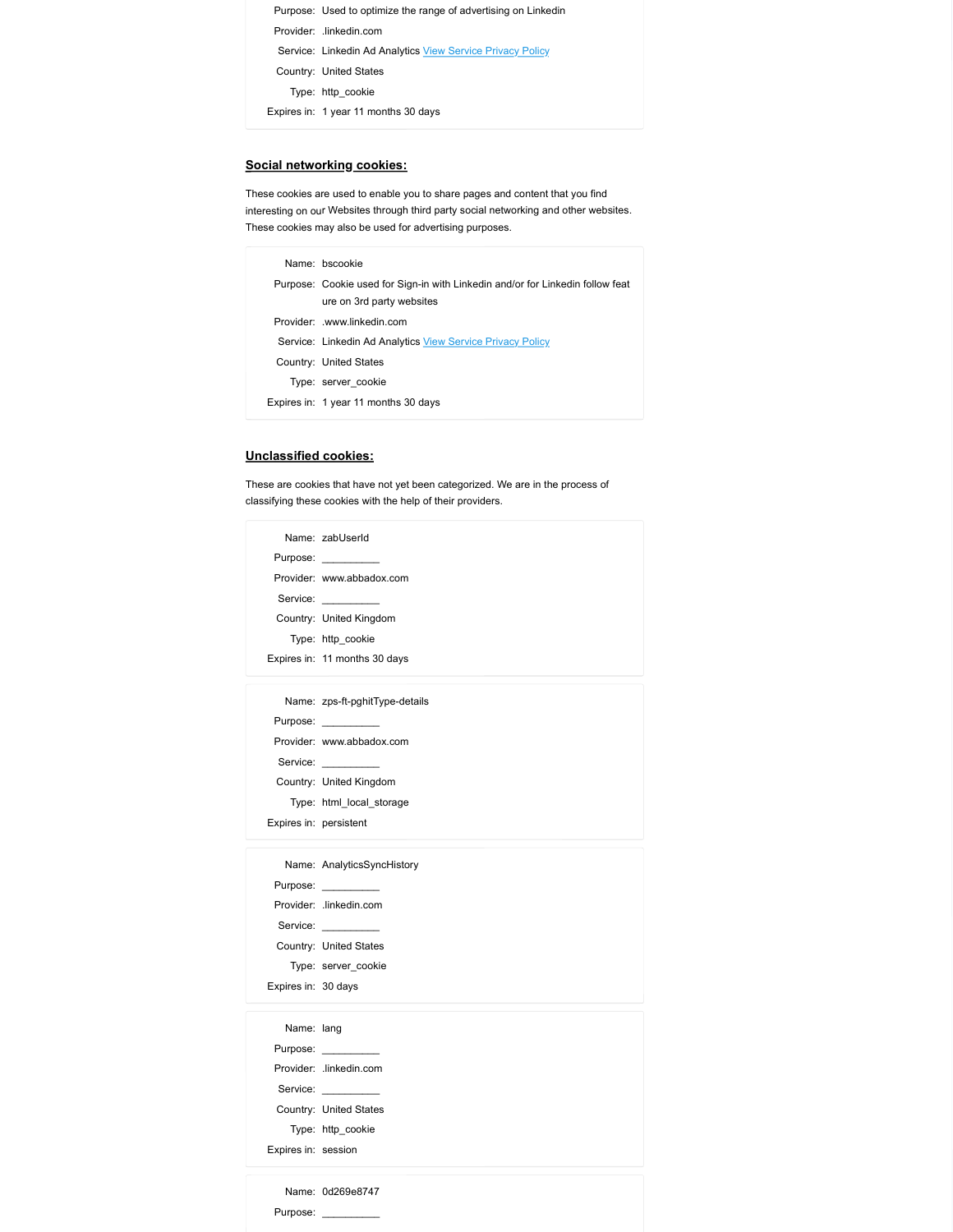Provider: pagesense-collect.zoho.com Service: \_\_\_\_\_\_\_\_\_\_ Provider: pagesense-collect.zoho.com<br>
Service: <u>Country:</u> United States<br>
Type: http\_cookie<br>
pires in: session<br>
Name: lang<br>
Rame: lang Type: http\_cookie Expires in: session Name: lang Purpose: \_\_\_\_\_\_\_\_\_\_ Provider: pagesense-collect.zoho.com<br>
Service: <u>Country:</u> United States<br>
Type: http\_cookie<br>
xpires in: session<br>
Name: lang<br>
Purpose: .<br>
Purpose: .<br>
Service: ...<br>
Country: United States<br>
Type: http\_cookie<br>
Type: http\_cookie Service: \_\_\_\_\_\_\_\_\_\_ Country: United States vider: pagesense-collect.zoho.com<br>
rvice:<br>
Type: http\_cookie<br>
Type: http\_cookie<br>
ame: lang<br>
pose:<br>
vider: ads.linkedin.com<br>
rvice:<br>
wider: ads.linkedin.com<br>
rvice:<br>
Type: http\_cookie<br>
Type: http\_cookie<br>
as in: session<br>
ala Provider: pagesense-collect.zoho.com<br>
Service:<br>
Type: http\_cookie<br>
Type: http\_cookie<br>
Expires in: session<br>
Name: lang<br>
Purpose:<br>
Mame: lang<br>
Provider: .ads.linkedin.com<br>
Service:<br>
Country: United States<br>
Type: http\_cookie<br> vider: pagesense-collect.zoho.com<br>
ervice:<br>
Type: http\_cookie<br>
Type: http\_cookie<br>
resin: session<br>
wider: ads.linkedin.com<br>
vider: ads.linkedin.com<br>
vider: ads.linkedin.com<br>
vider: builed States<br>
Name: zfccn<br>
Name: zfccn<br>
w

Provider: pagesense-collect.zoho.com<br>
Service:<br>
County: United States<br>
Type: http\_cookie<br>
Type: http\_cookie<br>
Purpose:<br>
Purpose:<br>
County: United States<br>
Type: http\_cookie<br>
Type: http\_cookie<br>
Purpose:<br>
Purpose:<br>
Purpose:<br>
Pu Provider: pagesense-collect.zoho.com<br>
Service: Collect.zoho.com<br>
County: United States<br>
Type: http.cookie<br>
primes: last<br>
Provider: ads.linkedin.com<br>
Service: ads.linkedin.com<br>
County: United States<br>
Type: http.cookie<br>
Name Service: \_\_\_\_\_\_\_\_\_\_ Pervisie:<br>
Service: <u>United States</u><br>
Country: United States<br>
Type: http\_cookie<br>
Name: lang<br>
Name: lang<br>
Name: and linkedin.com<br>
Service: and linkedin.com<br>
Country: United States<br>
Type: http\_cookie<br>
Name: zfcon<br>
Service: pa vider: pagesense-collect.zoho.com<br>minty:<br>Type: http\_cookie<br>manne: lang<br>ses: session<br>manne: lang<br>pose:<br>"Jone: ads.linkedin.com<br>Type: http\_cookie<br>manne: zicon<br>pose: ...<br>manne: zicon<br>pose: ...<br>minty: United States<br>wider: page Provider: Pagesense-collectrono.com<br>
Service:<br>
Country: United States<br>
Type: http\_cookie<br>
Types:<br>
Expires in: session<br>
Provider: ads.linkedin.com<br>
Service:<br>
Toury: United States<br>
Type: http\_cookie<br>
Xame: zfocn<br>
Name: zfocn munity<br>
online:<br>
Type: http\_cookie<br>
Name: lang<br>
Name: lang<br>
munity' United States<br>
Type: http\_cookie<br>
Type: http\_cookie<br>
Type: http\_cookie<br>
Name: ztcn<br>
munity' United States<br>
Type: thp\_cookie<br>
munity' United States<br>
Type: "yee". In un<br>
"Apple" ahs assion<br>
Name: Lang<br>
Purpose: .<br>
Purpose: .<br>
Service: .<br>
Service: .<br>
Type: . It in poolis<br>
Type: . It in poolis<br>
Purpose: .<br>
Name: .<br>
Touring: . .<br>
Purpose: .<br>
County: . United States<br>
Type: . It i Mame: lang<br>
Name: lang<br>
Phrovider: ...<br>
ads.linkedin.com<br>
Service: ...<br>
Sonvicy: ...<br>
The spot.com<br>
The spot is the poolis<br>
Type: ...<br>
Name: ...<br>
Phrovider: ...<br>
Phrovider: ...<br>
Type: ... http...<br>
Type: ... http...<br>
Type: Name: lang<br>
Name: ... ads.linkdein.com<br>
Service: ...<br>
Service: ...<br>
Type: http\_cookie<br>
Type: http\_cookie<br>
pires in: session<br>
Name: ...<br>
Service: ...<br>
Service: ...<br>
Service: ...<br>
Type: ...<br>
Name: ...<br>
Type: ...<br>
Name: ...<br> Name: lang<br>
Namps:<br>
Namps:<br>
Service: Langlandian<br>
Service: United States<br>
Type: http\_cookie<br>
(pies in: session<br>
Name: Zcon<br>
Name: Zcon<br>
Service: Langeaense-collect.zoho.com<br>
County: United States<br>
Type: http\_cookie<br>
Type: pose:<br>vider: ads linked States<br>with the United States<br>the three cookies<br>that are the cookies<br>that are the session<br>with United States<br>Type: http\_cookie<br>pose:<br>since the cookies<br>the states<br>pose:<br>the cookies<br>that are the cooki Provoer: aaslinneain.com<br>
Service:<br>
Scurity: United States<br>
Type: http\_cookie<br>
Expires in: session<br>
Name: zfccn<br>
Provider: pagesense-collect2oho.com<br>
Service:<br>
County: United States<br>
Type: http\_cookie<br>
Xame:  $\underbrace{-d\_bm}$ <br>
Na main y onne vases<br>
Type: http.cookie<br>
Name: Zicon<br>
Name: Zicon<br>
Mame: Zicon<br>
Mame: Zicon<br>
mytherical Catalogue<br>
Type: http.cookie<br>
Type: http.cookie<br>
Name:  $-fb$ <br>
Mame:  $-fb$ <br>
Mame:  $-fb$ <br>
Mame:  $-fb$ <br>
Mame:  $-fb$ <br>
wivider: hub Purpose: \_\_\_\_\_\_\_\_\_\_ Provider: .adsymptotic.com Name: zforn<br>
Name: <u>consecuese</u><br>
Service: pagesense-collect.zoho.com<br>
Service: <br>
Type: http\_cookia<br>
Type: http\_cookia<br>
Name:  $\frac{-d\_bm}{m}$ <br>
Name:  $\frac{-d\_bm}{m}$ <br>
Name:  $\frac{-d\_bm}{m}$ <br>
Service: hubspot.com<br>
Service:  $\frac{-d\_bm}{m}$ <br>
Se Name: 200<br>
Namps: <br>
Namps: (Country: United States<br>
Service: Interpolation States<br>
Type: http\_cookie<br>
(pines in: seasion<br>
Name: \_of\_bm<br>
Name: \_of\_bm<br>
Name: \_of\_bm<br>
Ocumpy: United States<br>
Type: server\_cookie<br>
Type: server\_c pose:<br>vider: pagesense-collectzoho.com<br>wider: United States<br>vider: http-cookie<br>wider: hubspot.com<br>wider: hubspot.com<br>wider: hubspot.com<br>Type: server\_cookie<br>pose:<br>sin: 30 minutes<br>pose:<br>wider: adsymptotic.com<br>pose:<br>Type: ser

Provider: pagesense-collections.com<br>
Service:<br>
County: United States<br>
Type: http.cookie<br>
Types: in: ession<br>
Provider: Thusport.com<br>
Provider: The Service:<br>
County: United States<br>
Type: sever cookie<br>
Xame: U<br>
Nupe: sever co ultury online and the state<br>Type: http.cookie<br>Name: <u>z</u>ef\_bm<br>Name: <u>z</u>ef\_bm<br>Type: sarver\_cookie<br>mysterical cookie<br>Type: sarver\_cookie<br>Name: U<br>Name: U<br>Name: U<br>Name: disamplotic.com<br>Type: sarver\_cookie<br>Type: sarver\_cookie<br>Ty Purpose: \_\_\_\_\_\_\_\_\_\_ Mame:  $\frac{-af}{dt}$  bm<br>
Name:  $\frac{-af}{dt}$  bm<br>
Provider: ...<br>
Mayon: ...<br>
Service: ...<br>
Service: ...<br>
Type: server\_cookie<br>
Type: ...<br>
Name: ...<br>
Provider: ...<br>
adsomption.com<br>
Service: ...<br>
Service: ...<br>
Type: server\_cookie<br>
Type Service: \_\_\_\_\_\_\_\_\_\_ Country: United Kingdom pose:<br>
vide: ...<br>
hubspot.com<br>
vide: ...<br>
stringe: sever\_cookie<br>
se in: ...<br>
30 minutes<br>
wide: ....<br>
assumption:<br>
wide: ...<br>
wide: ...<br>
Type: serve\_cookie<br>
se is: ...<br>
2 months 29 days<br>
pose:<br>
your: ...<br>
wide: ....<br>
abadox Pievolet ... Iuslept.com<br>
Service: ...<br>
Service: ...<br>
Type: server\_cookie<br>
Type: server\_cookie<br>
Name: U<br>
Name: U<br>
Proubler: ...<br>
Proupse: ...<br>
Type: server\_cookie<br>
Type: server\_cookie<br>
Type: server\_cookie<br>
Name: .zps-tgr-d unity:<br>
Virgin: sarver\_cookie<br>
Yppe: sarver\_cookie<br>
Name: U<br>
Name: Zps-ft-details<br>
The sarver\_cookie<br>
The sarver\_cookie<br>
The sarver\_cookie<br>
The sarver\_cookie<br>
The sarver\_cookie<br>
Mame: zps-ft-details<br>
Name: zps-ft-details<br>

"yer". server\_cookee<br>
reprise: http://www.com/cookeer.com/cookeer.com/cookeer.com/cookeer.com/cookeer.com/cookeer.com/cookeer.com/cookeer.com/cookeer.com/cookeer.com/cookeer.com/cookeer.com/cookeer.com/cookeer.com/cookeer. Mame: U<br>
Purpose: www.adexpropter.com<br>
Provider: with adaptive control<br>
Service: Country: United States<br>
Type: server\_cookie<br>
Type: http://discome.com/<br>
Name: zps-tyr-dts<br>
Purpose: where the state of the state of the state Service: \_\_\_\_\_\_\_\_\_\_ Name: U<br>
Namps: United Kingdom<br>
Service: Ladymptotic.com<br>
Service: United States<br>
Type: server\_cookie<br>
rignes: The Server\_cookie<br>
Name: zps-tgr-dds<br>
Name: zps-tgr-dds<br>
Service: Ladbadox.com<br>
Type: http\_cookie<br>
Type: http\_c Type: html\_local\_storage Provider: ansymptouc.com<br>
Service:<br>
Scurity: United States<br>
Type: server\_cookie<br>
Type: server\_cookie<br>
Name: zps-1gr-dts<br>
Provider: abbadox.com<br>
Service:<br>
County: United Kingdom<br>
Type: http\_cookie<br>
Xpires: r1 finoritha 30 d unium; unitera vastes<br>
Yppe: server\_cookie<br>
Name: 2ps-tgr-dts<br>
Name: 2ps-tgr-dts<br>
Name: 2ps-tgr-dts<br>
myne: <br>
wivider: abbadox.com<br>
Type: http\_cookie<br>
Type: http\_cookie<br>
Name: 2ps-ft-details<br>
Name: 2ps-ft-details<br>
Name: 2ps Purpose: \_\_\_\_\_\_\_\_\_\_ Mame: zps-Igr-dis<br>
Name: zps-Igr-dis<br>
Phovider: abbadox.com<br>
Service: abbadox.com<br>
Service: in the cooke<br>
Mame: zps-ft-details<br>
Name: zps-ft-details<br>
Name: zps-ft-details<br>
Phovier: www.abbadox.com<br>
Service: www.abbadox.com Service: \_\_\_\_\_\_\_\_\_\_ Name: 2gs-tgr-ast<br>
Numpe:<br>
Purpose:<br>
Service: United Kingdom<br>
Type: http\_country: United Kingdom<br>
Type: http\_country: United States<br>
Name: 2gs-R-details<br>
Numpe: 2gs-R-details<br>
Purpose: www.abbadox.com<br>
Service: www.abbadox pose:<br>
"Middel"... abbadox.com<br>
rivie:<br>
rivie: http\_cookie<br>
ses in: 11 months 30 days<br>
mane: zps-ft-details<br>
pose:<br>
"Weiver. www.abbadox.com<br>
rivie: "Weiled Kingdom<br>
Type: htm|\_local\_storage<br>
es in: persistent<br>
ame: 383aea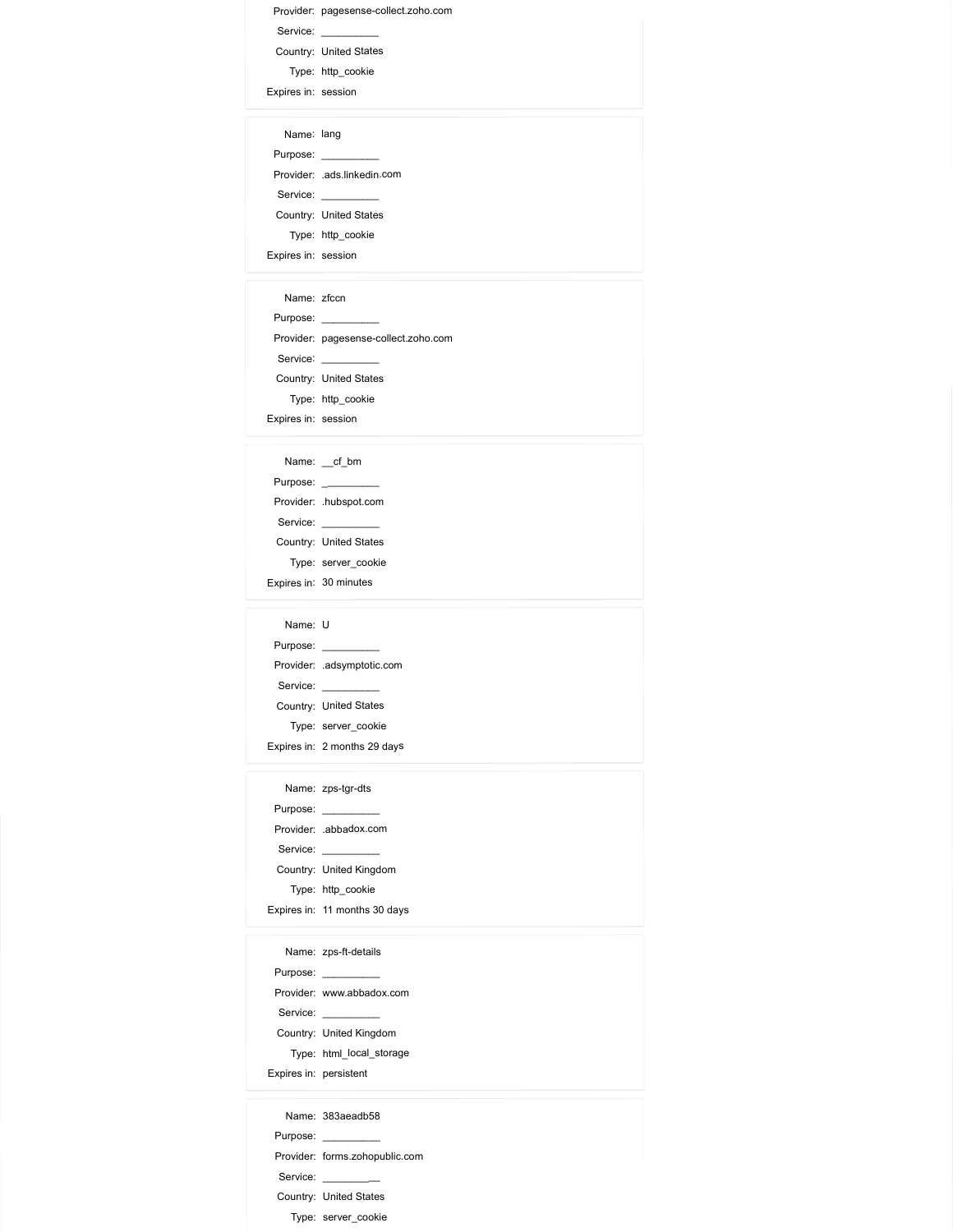| Expires in: session |                                                                                      |
|---------------------|--------------------------------------------------------------------------------------|
|                     | Name: _zcsr_tmp                                                                      |
|                     | Purpose:                                                                             |
|                     | Provider: pagesense-collect.zoho.com<br>Service: _________                           |
|                     | Country: United States                                                               |
|                     | Type: server_cookie                                                                  |
| Expires in: session |                                                                                      |
|                     | Name: zabVisitId                                                                     |
|                     | Purpose: ___________                                                                 |
|                     | Provider: www.abbadox.com<br>Service: __________                                     |
|                     | Country: United Kingdom                                                              |
|                     | Type: http_cookie                                                                    |
| Expires in: session |                                                                                      |
|                     | Name: li_sugr                                                                        |
|                     | Purpose: __________                                                                  |
|                     | Provider: .linkedin.com<br>Service:                                                  |
|                     | Country: United States                                                               |
|                     | Type: server_cookie                                                                  |
|                     | Expires in: 2 months 29 days                                                         |
|                     | Name: zscd4beaf0af9804c9a9a62722647311415                                            |
|                     | Purpose:                                                                             |
|                     | Provider: .abbadox.com<br>Service: __________                                        |
|                     | Country: United Kingdom                                                              |
|                     | Type: http_cookie                                                                    |
|                     | Expires in: 30 minutes                                                               |
|                     | Name: zft-sdc                                                                        |
|                     | Purpose:<br>Provider: .abbadox.com                                                   |
|                     | Service:                                                                             |
|                     | Country: United Kingdom                                                              |
|                     | Type: http_cookie                                                                    |
|                     | Expires in: 11 hours 19 minutes                                                      |
|                     | What about other tracking technologies, like web beacons?                            |
|                     |                                                                                      |
|                     | Cookies are not the only way to recognize or track visitors to a website. We may use |

### What about other tracking technologies, like web beacons?

Cookies are not the only way to recognize or track visitors to a website. We may use other, similar technologies from time to time, like web beacons (sometimes called "tracking pixels" or "clear gifs"). These are tiny graphics files that contain a unique identifier that enable us to recognize when someone has visited our Websites or opened an e-mail including them. This allows us, for example, to monitor the traffic patterns of users from one page within a website to another, to deliver or communicate with cookies, to understand whether you have come to the website from an online advertisement displayed on a third-party website, to improve site performance, and to measure the success of e-mail marketing campaigns. In many instances, these technologies are reliant on cookies to function properly, and so declining cookies will impair their functioning.

# Do you use Flash cookies or Local Shared Objects?

Websites may also use so-called "Flash Cookies" (also known as Local Shared Objects or "LSOs") to, among other things, collect and store information about your use of our services, fraud prevention and for other site operations.

If you do not want Flash Cookies stored on your computer, you can adjust the settings